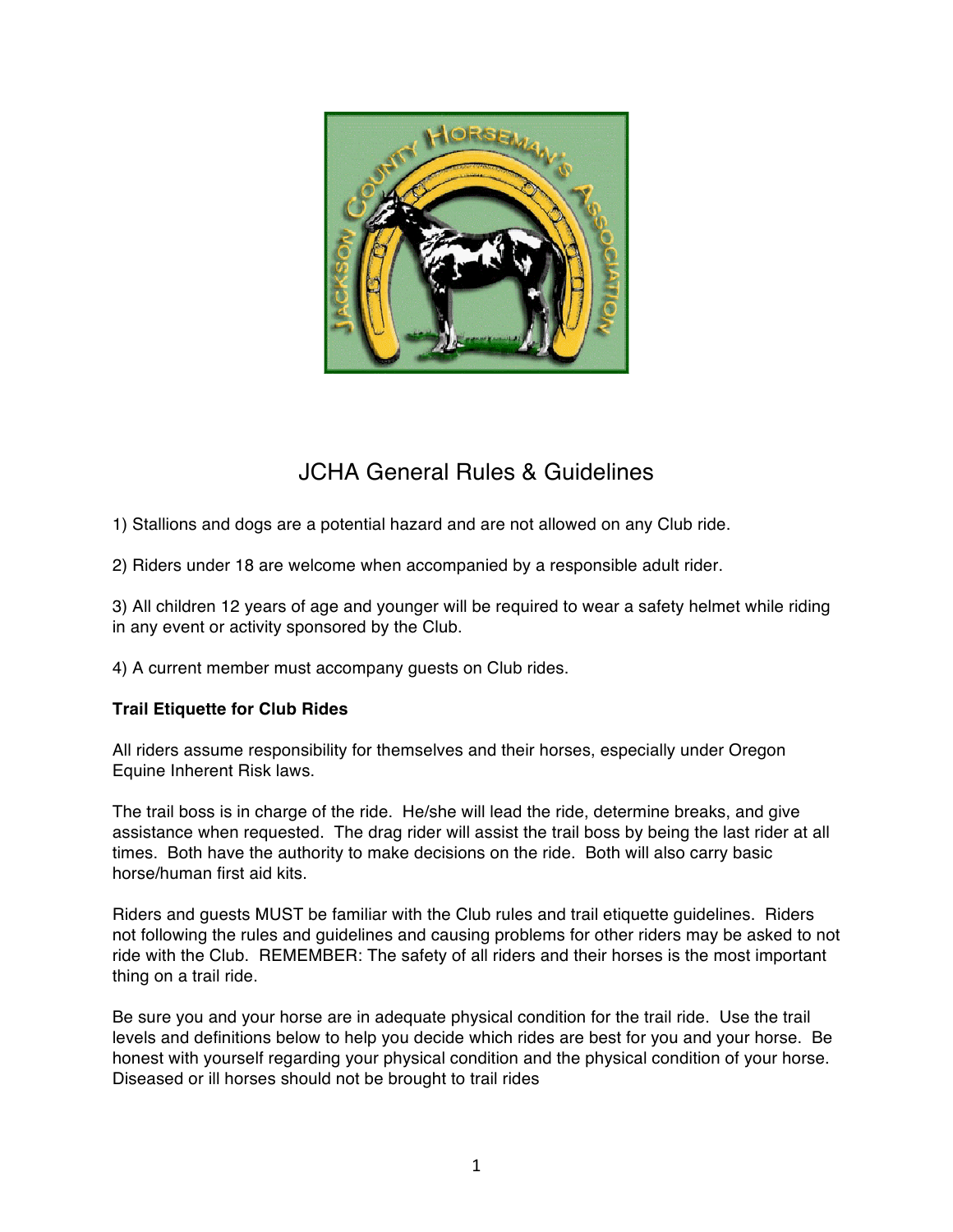If you are new to trail riding, let the trail boss or drag rider know BEFORE the ride begins. Riders MUST check in with the trail boss at breakfast or before starting the ride. Members with guests must also sign the guest liability waiver.

If not already planned, the trail boss will be asking for a volunteer drag rider before the ride begins. Please consider volunteering on occasion.

Check your equipment to be sure it is safe and good repair BEFORE the ride. Shod horses are strongly recommended for all trail rides

. Riders should take a halter and tie rope along on the ride

.

.

Arrive early and BE READY TO LEAVE at the designated departure time. It is strongly recommended that you call the trail boss AT LEAST THE NIGHT BEFORE the trail ride so the trail boss will have an idea of how many riders will be attending the ride, and if there is a lastminute change, you can be notified.

Animals may kick when crowded. If your animal kicks, tie a colored ribbon to its tail to warn others. (The trail boss has colored flagging)

Know your riding limitations and the limitations of your horse. Don't put yourself and others in danger. Identify the problem and ASK FOR HELP. It is very important to communicate with the trail boss, drag rider, or closest rider if you are having a problem.

If no one volunteered to be drag rider, riders need to keep up with the main group. If you become separated from the main group, you will be responsible for yourself and getting back to the staging area.

If riders want to move out at a faster pace, please ask the trail boss, and on approval, go out ahead of the group after notifying the trail boss. You will be responsible for yourself and getting back to the staging area.

BE AWARE OF THE RIDERS AROUND YOU. You should always keep another rider in view. Riders also need to be aware of their surroundings and/or landmarks in case you need to turn back.

Keep your distance when riding. Rule of thumb is you should always be able to see the back feet of the horse in front of you.

When approaching or leaving other riders, do so in a slow and controlled manner. NEVER trot/canter up behind or away from other riders.

Always be alert and observant of hazards such a wire, bad holes, bees, etc. Signal riders behind you of hazards. If bees are encountered, move down the trail quickly while maintaining control of your mount.

Walk down into gullies or inclines at a safe distance; NEVER lunge or gallop into or out of them. This could cause a serious accident by unnerving other horses. Pass only on sections of trail that are safe. Give riders behind you time to cross creeks or other obstacles before riding on.